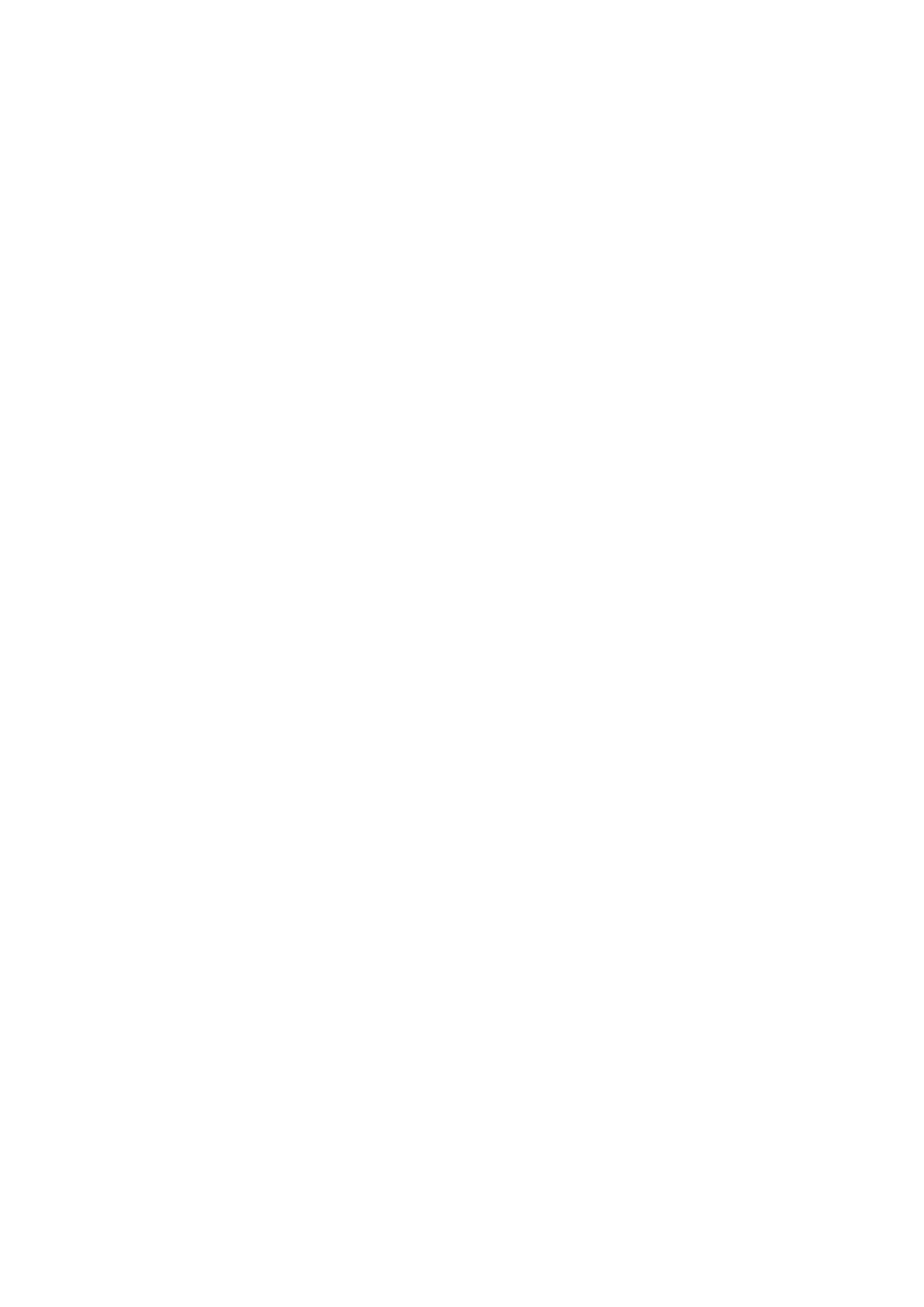## List of contents

|     | Preamble                                                  | 4  |
|-----|-----------------------------------------------------------|----|
| 1.  | Social responsibility                                     | 6  |
| 1.1 | Responsibility for the reputation of the Group            | 6  |
| 1.2 | Responsibility for basic social rights                    | 6  |
|     | Equal opportunities and non-discrimination<br>a.          | 6  |
|     | Mutual respect<br>b.                                      | 6  |
| 1.3 | Leadership and management responsibility                  | 7  |
| 1.4 | Sustainability                                            | 7  |
| 1.5 | Party political activities                                | 7  |
| 2.  | Occupational health & safety and environmental protection | 8  |
| 3.  | Cooperation with business partners and third parties      | 9  |
| 3.1 | Fair competition                                          | 9  |
| 3.2 | Anti-corruption                                           | 9  |
|     | Benefits for officials<br>a.                              | 9  |
|     | Offering and granting benefits<br>b.                      | 9  |
|     | Demanding and accepting benefits<br>C.                    | 10 |
| 3.3 | Expectations vis-à-vis business partners                  | 10 |
| 3.4 | Distributors, consultants and agents                      | 10 |
| 3.5 | Trade control regulations                                 | 10 |
| 4.  | <b>Avoidance of conflicts of interest</b>                 | 11 |
| 4.1 | Conflicts of interest                                     | 11 |
| 4.2 | Non-competition                                           | 11 |
| 4.3 | Involvement in other companies                            | 11 |
| 5.  | How to responsibly deal with company property             | 12 |
| 6.  | How to responsibly deal with information                  | 13 |
| 6.1 | Reporting                                                 | 13 |
| 6.2 | Confidentiality                                           | 13 |
| 6.3 | Data protection and safety of information                 | 14 |
| 6.4 | Insider rules                                             | 14 |
| 7.  | How to deal with the Code of Conduct                      | 15 |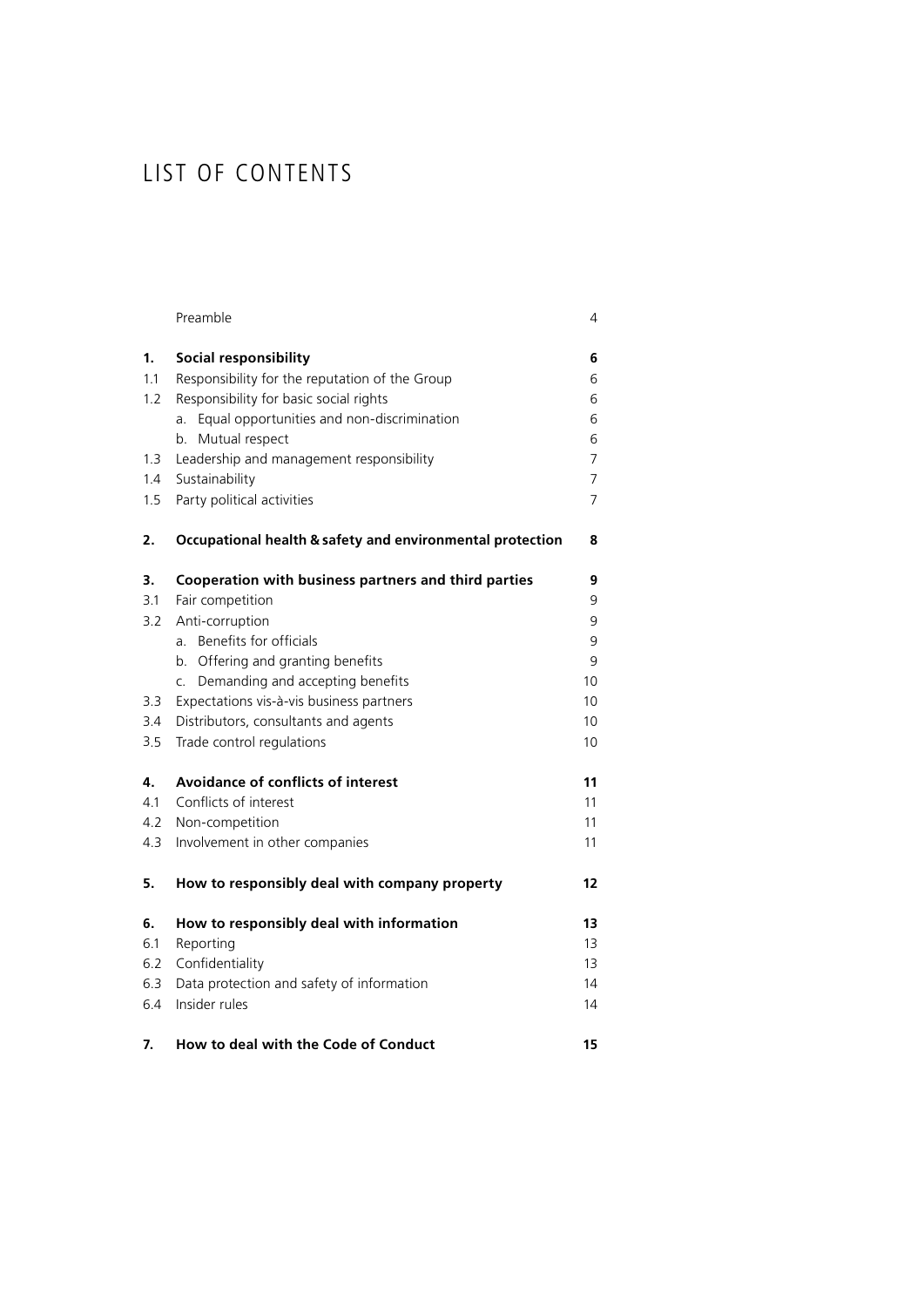PREAMBLE

FUCHS PETROLUB is an internationally operating corporation that meets the challenges of global competition head-on and assumes entrepreneurial responsibility. The legal and ethical aspects of this responsibility determine the framework within which we, as a company, want to be successful. For individual employees who are faced with constant changes, a diversity of tasks and the growing complexity of the market, it is increasingly important to see their work fit into a larger overall context. Company guidelines are therefore of particular importance to our entrepreneurial activities and cooperation.

This Code of Conduct applies without exception to all companies of the FUCHS PETROLUB Group as well as to all its employees in Germany and abroad. All other guidelines of FUCHS PETROLUB are governed by it. Hence, the Code of Conduct sets out the top fundamental rules for the entire FUCHS PETROLUB Group.

As early as May 2004 the Executive Board and the Group Executive Committee of FUCHS PETROLUB established a Code of Conduct, which contains a comprehensive description of the type of conduct required from all FUCHS employees. This reissue of the Code of Conduct provides an update and a more detailed explanation of the principles of behaviour and of some conduct requirements.

This Code of Conduct underpins our conviction that we, as a corporation, can only be successful if we base our actions on the following five core values:

#### **TRUST**

Trust is the basis of our self-understanding.

#### Creating value

- We deliver leading technology and first class service to our customers.
- We identify and create FUCHS Value Added.
- We provide space for innovations to explore new paths.
- We act with an entrepreneurial spirit.
- We empower our employees with responsibility and accountability.

#### Respect

- We acknowledge our responsibility towards our stakeholders, society and environment.
- We show appreciation and recognition.
- We act with fairness towards our partners and employees.
- We foster an open minded discussion culture.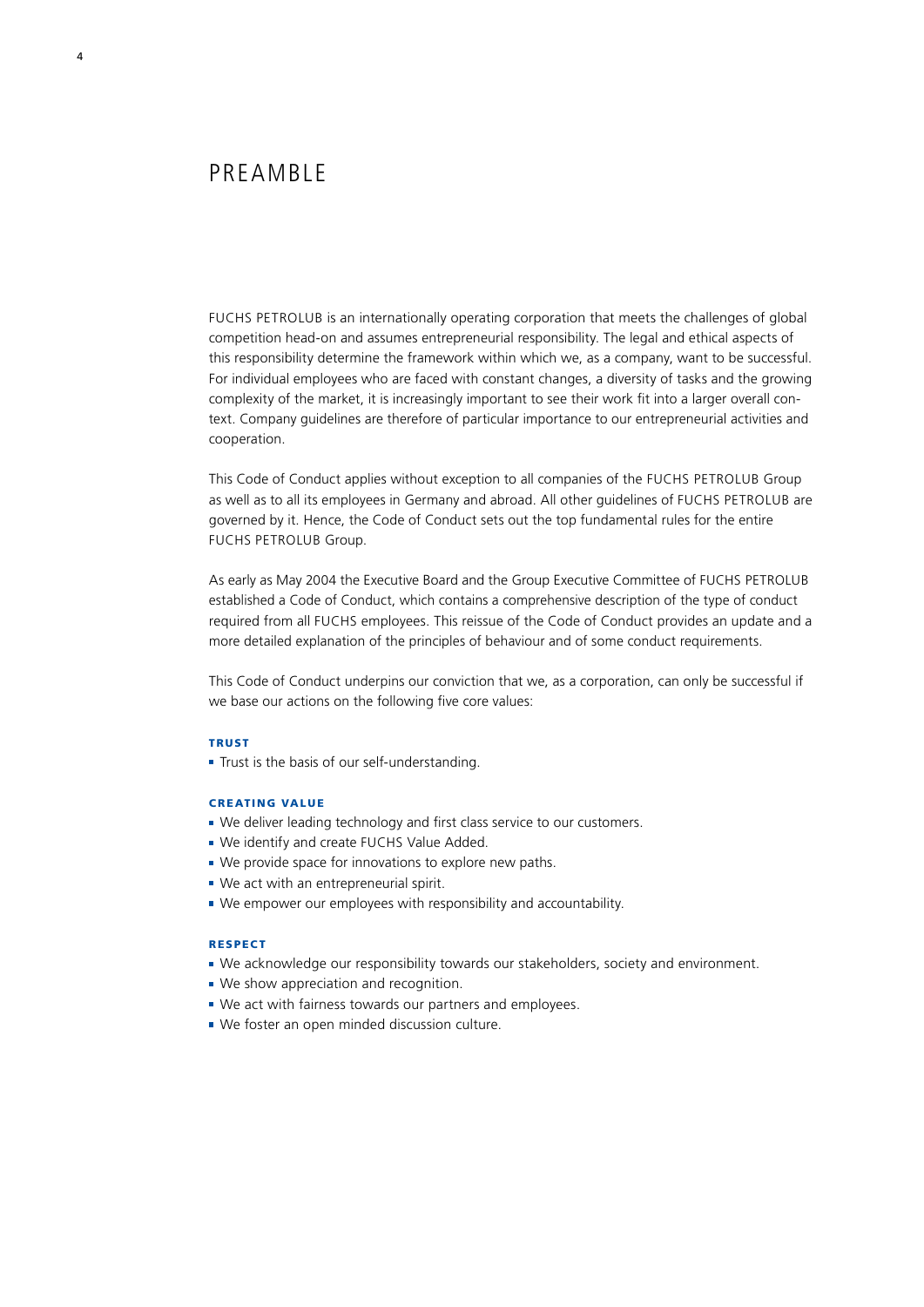#### **RELIABILITY**

- We walk the talk.
- We are committed to technical leadership.
- We maintain a consistent track record of performance.
- We act in a responsive and transparent way.

#### **INTEGRITY**

We believe in a high level of ethics and adhere to our Code of Conduct.

The trust of our business partners, customers, shareholders, the authorities and the public in particular is a precious commodity that requires lawful and responsible conduct. This trust is important for the reputation and success of our corporation.

We need to understand that we are not measured by what we say but by how we act.

#### The Group Management Committee

- Mexander follent

Stefan R. Fuchs Dr. Alexander Selent

Dr. Lutz Lindemann

Dr. Georg Lingg

Dr. Ralph Rheinboldt

Remposes Dichl

Mais P.

Bernhard Biehl

Klaus Hartig **Stefan Knapp** Carsten Meyer

Reine Schmicht

Steve Puffpaff **Reiner Schmidt** Reiner Schmidt Alf Untersteller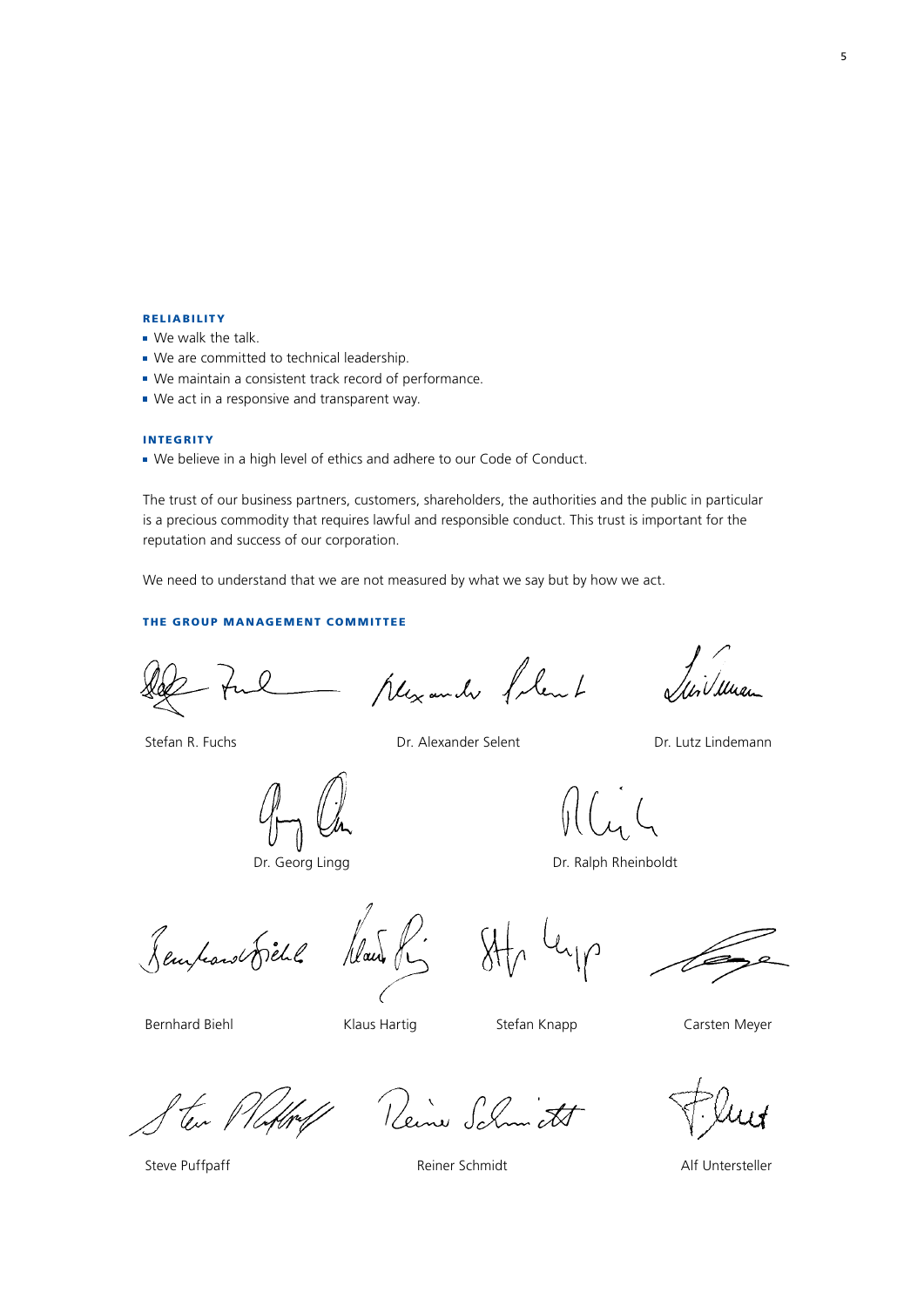### 1. Social responsibility

#### 1.1 RESPONSIBILITY FOR THE REPUTATION OF THE GROUP

Compliance with valid laws and legal regulations is part of our identity. FUCHS PETROLUB complies with the respective applicable laws at local, national as well as international level.

FUCHS PETROLUB is aware of and considers its responsibility towards society without exception, in all its business activities and social commitments. This means, first of all, respect for the law as well as the generally acknowledged customs and traditions of the countries where FUCHS PETROLUB is commercially active.

In addition, FUCHS PETROLUB has drawn up internal guidelines and rules that give a detailed description of the benchmarks that define how our company is to cooperate with business partners and authorities. FUCHS PETROLUB endeavours to ensure that these rules and principles are also complied with by service providers, distributors, consultants, agents and suppliers.

In order to avoid breaches of statutory obligations and internal corporate rules, FUCHS PETROLUB has set up a group-wide compliance organisation that serves as a port of call for all employees and executives.

#### 1.2 RESPONSIBILITY FOR BASIC SOCIAL RIGHTS

FUCHS PETROLUB respects the internationally recognised human rights and supports their compliance.

#### **a. Equal opportunities and non-discrimination**

FUCHS PETROLUB supports the goals of the Manifesto of the International Labour Organisation / ILO. This includes the right to form associations, the right to collective negotiations, the abolition of forced labour and child labour and a ban on discrimination in employment and careers. FUCHS PETROLUB undertakes, within the framework of the statutory provisions, to respect the principles of equal opportunities in the recruitment and promotion of employees. In addition, FUCHS PETROLUB respects the rights of employees to equal treatment irrespective of nationality, gender, ideology, religion, disability and other personal characteristics. Discrimination shall not be tolerated within the FUCHS PETROLUB Group.

#### **b. Mutual respect**

Every FUCHS employee must be treated fairly and respectfully. Executives encourage employees through open and intensive communication, transparency and team work. Every FUCHS employee shall be respectful and open towards colleagues, undertake to avoid any type of discrimination and foster relationships that are based on mutual respect. Violence in the work place, threatening behaviour, intimidation, physical attacks and any form of sexual harassment will not be tolerated.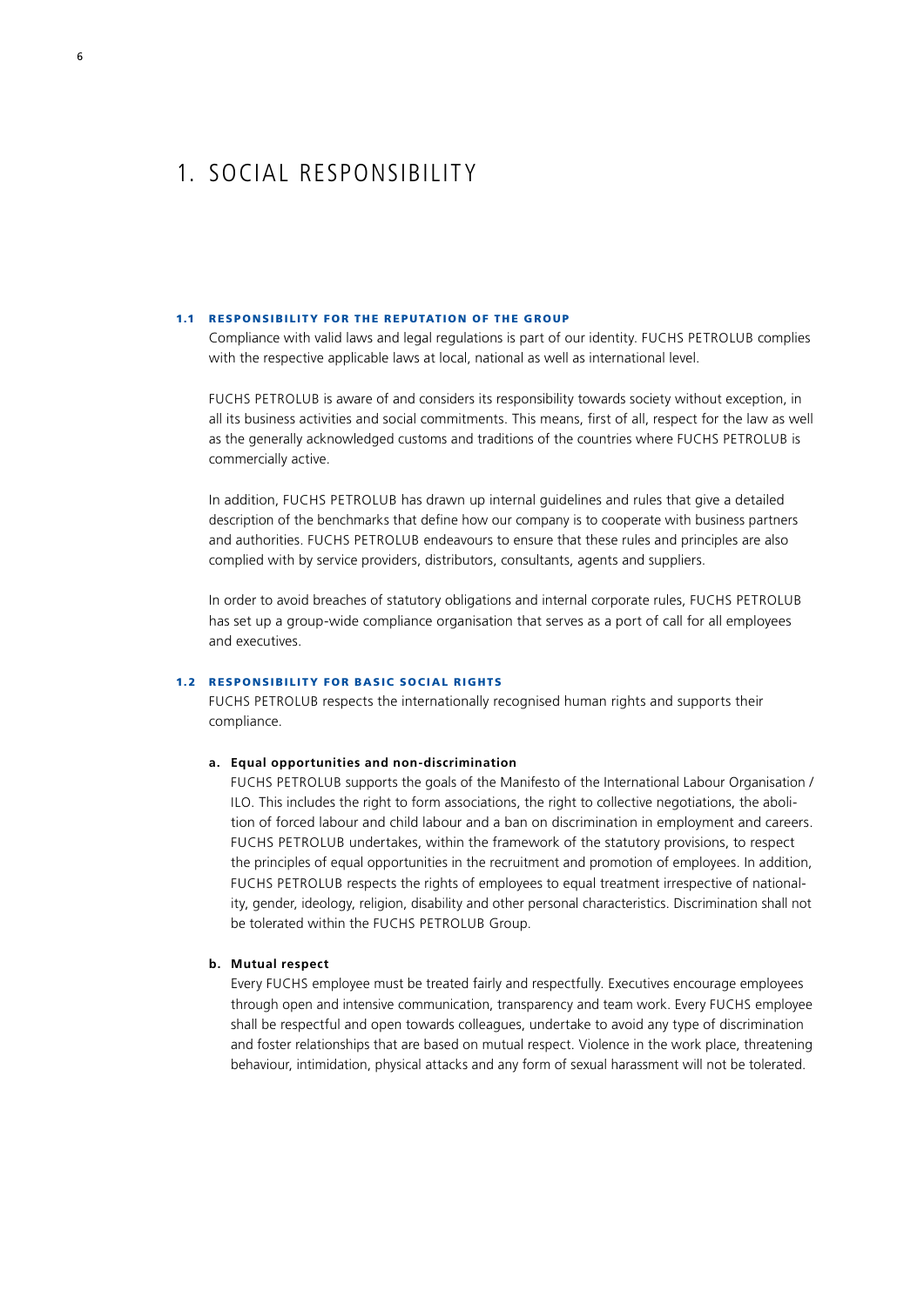#### 1.3 LEADERSHIP AND MANAGEMENT RESPONSIBILITY

It goes without saying that every FUCHS employee is bound by statutory rules and internal corporate guidelines. Within this framework, executives are expected to set an example.

It is the task of executives to prevent, within their respective field of responsibility, any breaches of laws, internal guidelines or this Code of Conduct that can be avoided or made much more difficult through appropriate supervision.

Executives must fulfil their organisational and supervisory duties by, in particular,

- clearly explaining to their employees the concept of compliance with the statutory provisions, this Code of Conduct and internal guidelines and by emphasising that non-adherence will not be tolerated;
- **EXECUTE:** ensuring compliance with statutory rules and internal guidelines.

#### 1.4 Sustainabilit y

FUCHS PETROLUB believes in the principles of sustainability and sees them as core elements of good corporate governance, which considers and reconciles economic, ecological and social aspects. The scarcity of resources and the responsibility towards future generations are a particular focus of corporate action. Particularly through special technologies FUCHS PETROLUB endeavours to ensure that its products and production processes along the entire value creation chain are geared towards these requirements. Every FUCHS employee will act accordingly in his workplace.

#### 1.5 PARTY POLITICAL ACTIVITIES

On principle FUCHS PETROLUB does not get involved in party political activities. This also applies to the financial support/sponsorship of parties, political organisations and their representatives as well as activities or events performed in the name of FUCHS PETROLUB.

This, however, does not mean that employees cannot take part in political processes in their private lives and as citizens of their country.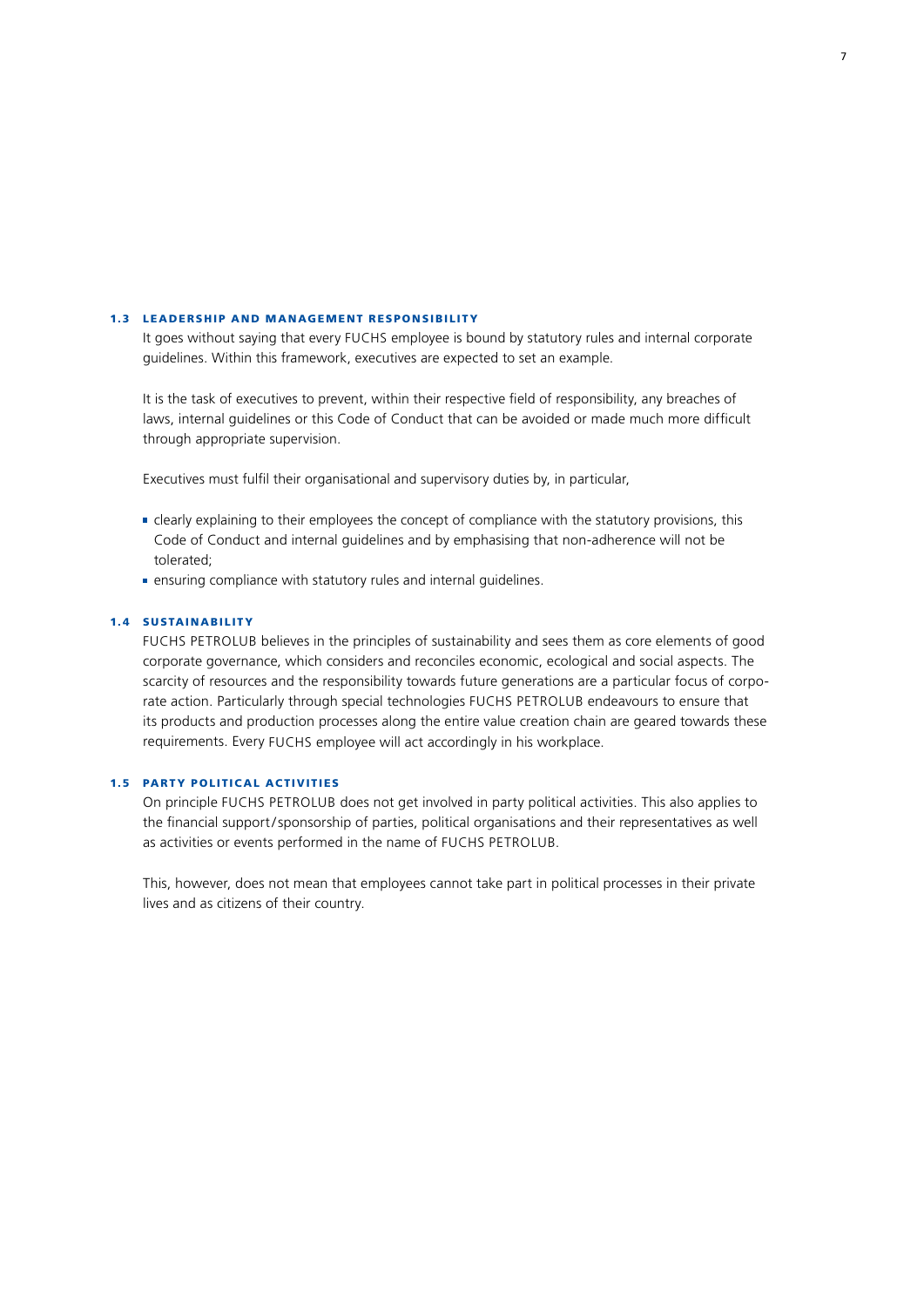## 2. Occupational health & safety and environmental protection

In matters of health & safety and environmental protection, FUCHS PETROLUB must comply with various national and international rules that vary according to where the respective sites are based.

Every FUCHS employee should be aware of and comply with the applicable laws, regulations and internal corporate guidelines on occupational health and safety. All employees are called upon, in their own as well as their colleagues' interest, to be constantly vigilant and aware of the potential risks associated with their work and work environment.

Safety at work is of the greatest priority for FUCHS PETROLUB. The corporation ensures safe working conditions that are in line with applicable valid regulations governing occupational health and safety. FUCHS PETROLUB respects these rules and regularly monitors safety standards to make working conditions safe and avoid health risks. Employees are informed of the relevant rules and receive instructions on how to comply with them.

To be able to conduct business transactions and make decisions for the benefit and in the interest of the FUCHS PETROLUB Group, all FUCHS employees must, at all times, have clear judgment that is unaffected by any drugs. It is therefore not permitted to buy, possess, take as well as distribute or sell drugs during working hours and on the premises of the FUCHS PETROLUB Group.

Compliance with the laws and regulations that apply to environmental protection is a task and obligation that FUCHS PETROLUB takes very seriously. Therefore, the corporation takes particular care to ensure a responsible use of energy, water as well as basic and raw materials.

Sustainable growth that guarantees the protection of the environment, a sparing use of its natural resources and respect for the living conditions of future generations has great priority for FUCHS PETROLUB.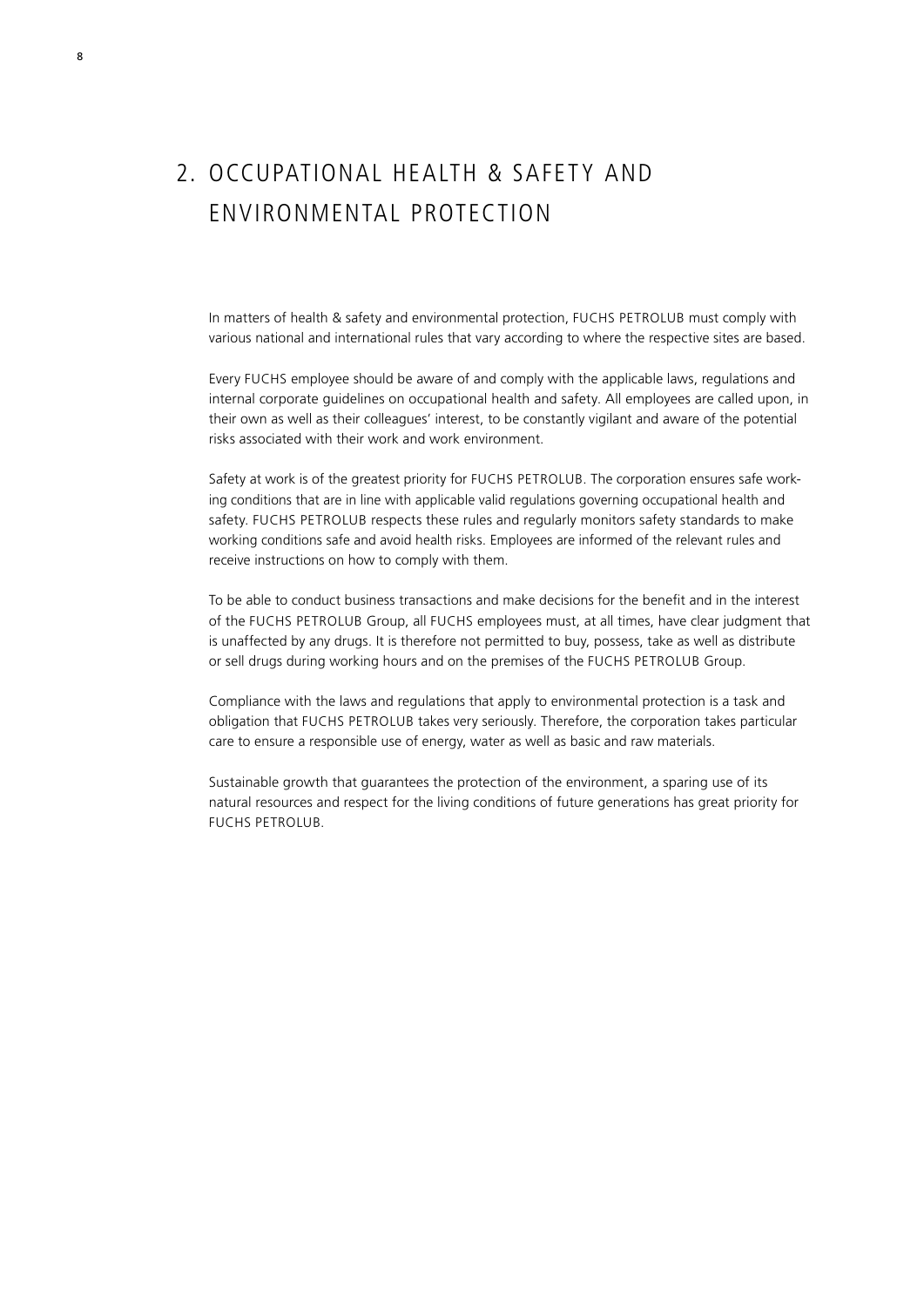## 3. Cooperation with business partners and third parties

#### 3.1 Fair competition

Competition and anti-trust laws ensure fair and genuine competition. In its business transactions FUCHS PETROLUB constantly observes and complies with these laws. Every employee is obliged to adhere to the rules of fair competition. In addition, the anti-trust rules set out in the corporate guidelines must be observed.

This means, for example, that no FUCHS employee is allowed to enter into an arrangement with competitors that leads to the fixing or coordination of prices, conditions, capacities, the allocation of customers or markets and production programmes. This also includes informal talks or jointly agreed ways of conduct that are aimed at or lead to one of the said restrictions of competition. Even agreements with suppliers and distributors may, under certain circumstances, be considered illegal.

In cases where employees are not sure whether a matter falls under the anti-trust guidelines, it is recommended that they contact the compliance officer or the competent legal department as early as possible.

#### 3.2 ANTI-CORRUPTION

In a competitive environment FUCHS PETROLUB relies on the quality and value of its products and services and, in addition, chooses its business partners exclusively based on competitive criteria (such as price, quality or performance). Through clear guidelines, business processes and internal controls FUCHS PETROLUB supports national and international efforts aimed at ensuring that competition is not undermined by corruption. To this end, the corporation has, among other things, issued a guideline against corruption.

#### **a. Benefits for officials**

It is not permitted to offer any kind of benefit or invitation to officials, civil servants, politicians and other employees and representatives of public institutions if such actions could put at risk the independence or integrity of these persons.

As an example, the independence and integrity of these public representatives is called into question if payments or other benefits are promised or granted in order to influence a decision or action that would be advantageous for FUCHS PETROLUB.

#### **b. Offering and granting benefits**

It is not permitted, in connection with business transactions, to grant benefits of any kind to business partners and employees of other companies with the aim of obtaining orders or unfair advantages for FUCHS PETROLUB. Handing out advertising gifts of little value or inviting people, within reason, to meals or events is generally permitted as long as the applicable laws and internal corporate guidelines are adhered to and the possibility of influencing a business decision is excluded from the start. Any benefits that go beyond this nominal level must be agreed in advance with the superior or competent compliance officer.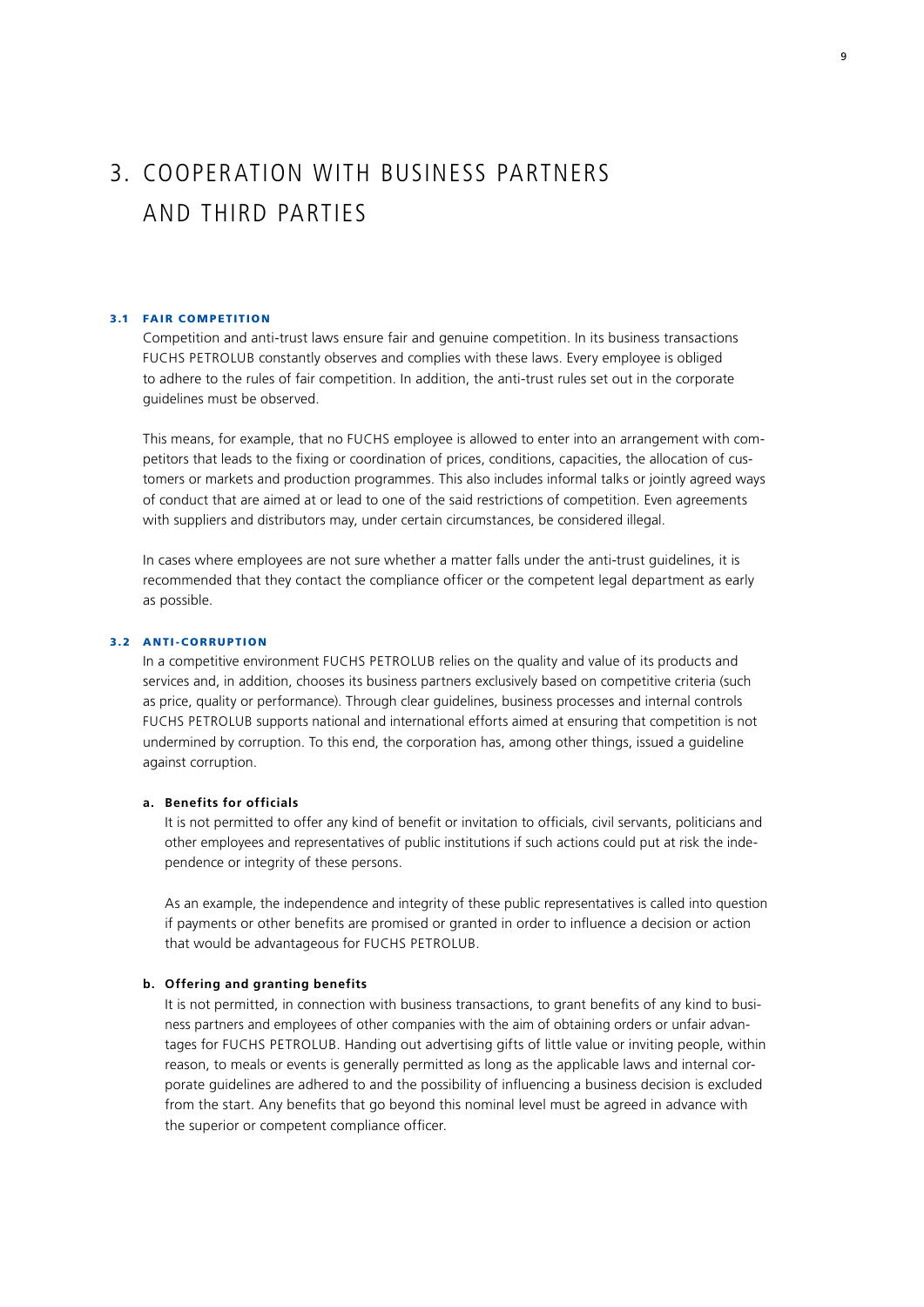#### **c. Demanding and accepting benefits**

No FUCHS employee is allowed to use his position or function at work to demand, accept, procure or make others promise personal benefits for himself or any other third party. Accepting customary gifts of little value that are handed out on certain occasions or, within reason, invitations to meals or events is generally permitted as long as the applicable laws and internal corporate guidelines are adhered to and the possibility of influencing a business decision is excluded from the start. Any gifts and other benefits that exceed that limit must, on principle, not be accepted. Taking part in (cultural, sports etc.) events that have exclusively or predominantly a social purpose, shall only be permitted after prior approval by the superior.

#### 3.3 E xpectations vis-à-vis business partners

FUCHS PETROLUB expects its business partners to comply with the principles set out in this Code of Conduct. Hence, in order to do business with us, our business partners must – as we do – comply with the following principles:

- **Adhering to all applicable laws**
- **Abstaining from corruption**
- Observing the human rights of their employees
- Abstaining from forced labour and child labour
- Assuming responsibility for the health and safety of their employees
- Guaranteeing these values in their own supply chain

#### 3.4 DISTRIBUTORS, CONSULTANTS AND AGENTS

FUCHS PETROLUB also uses independent distributors in order to sell its products and services. Consultants and agents may also make an important contribution to the sale of products. If, however, they use illegal selling practices, it is not just the reputation of the firm involved that may be damaged. Under certain circumstances, illegal practices used by third parties may be attributed to FUCHS PETROLUB, and as a result, create a liability for the company. Hence, FUCHS PETROLUB will do whatever is necessary to ensure that its distribution partners comply with the statutory rules. This entails in particular a careful selection of the distribution partner and thorough checks to establish reliability.

#### 3.5 Trade control regulations

National and international laws restrict or ban the importation, exportation of or the domestic trade in certain goods, technologies or services, the handling of certain goods as well as capital and payment transactions (embargo). The restrictions and bans may be due to the quality of the goods, the country of origin or use or the business partner himself.

All FUCHS employees who are involved in the importation and exportation of goods, technologies and services are obliged to comply with all applicable rules relating to economic sanctions, export and import laws and regulations as well as all control regulations that apply to their business transactions.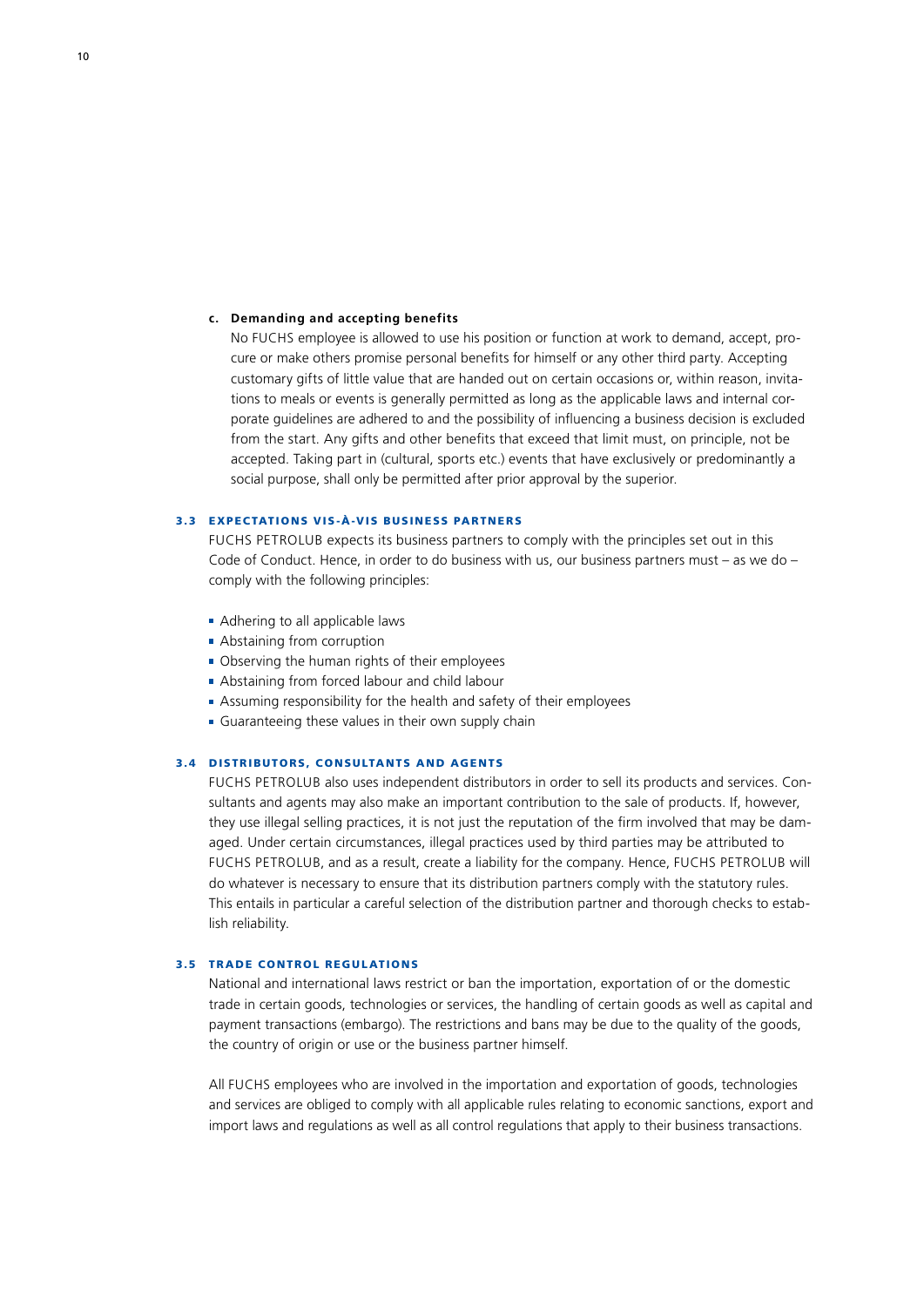### 4. Avoidance of conflicts of interest

#### 4.1 CONFLICTS OF INTEREST

Every FUCHS employee is obliged to make business decisions in the best interest of the company, to separate private interests from corporate interests and to always remain loyal to FUCHS PETROLUB. Any type of conflict of interest is to be avoided and, in cases of doubt, the superior must be immediately notified.

Conflicts of interest may, for example, arise in the following situations:

- The private interests of a FUCHS employee differ from those of FUCHS PETROLUB.
- A FUCHS employee acting on behalf of FUCHS PETROLUB concludes contracts with close relatives.
- A FUCHS employee works in any capacity for suppliers, customers or a competitor of the company.

#### 4.2 Non-competition

No FUCHS employee is allowed to run a company or work for a company as an employee, consultant or in other capacity which, in part or in its entirety, is a direct or indirect competitor of FUCHS PETROLUB. In addition and in general, employees may not engage in any other activities that may be viewed as competing with FUCHS PETROLUB.

#### 4.3 Involvement in other companies

FUCHS employees involve themselves neither directly nor indirectly (e.g. via family members) in companies that have a business relationship with FUCHS PETROLUB if such an involvement gives or could give rise to a potential conflict of interests or loyalties.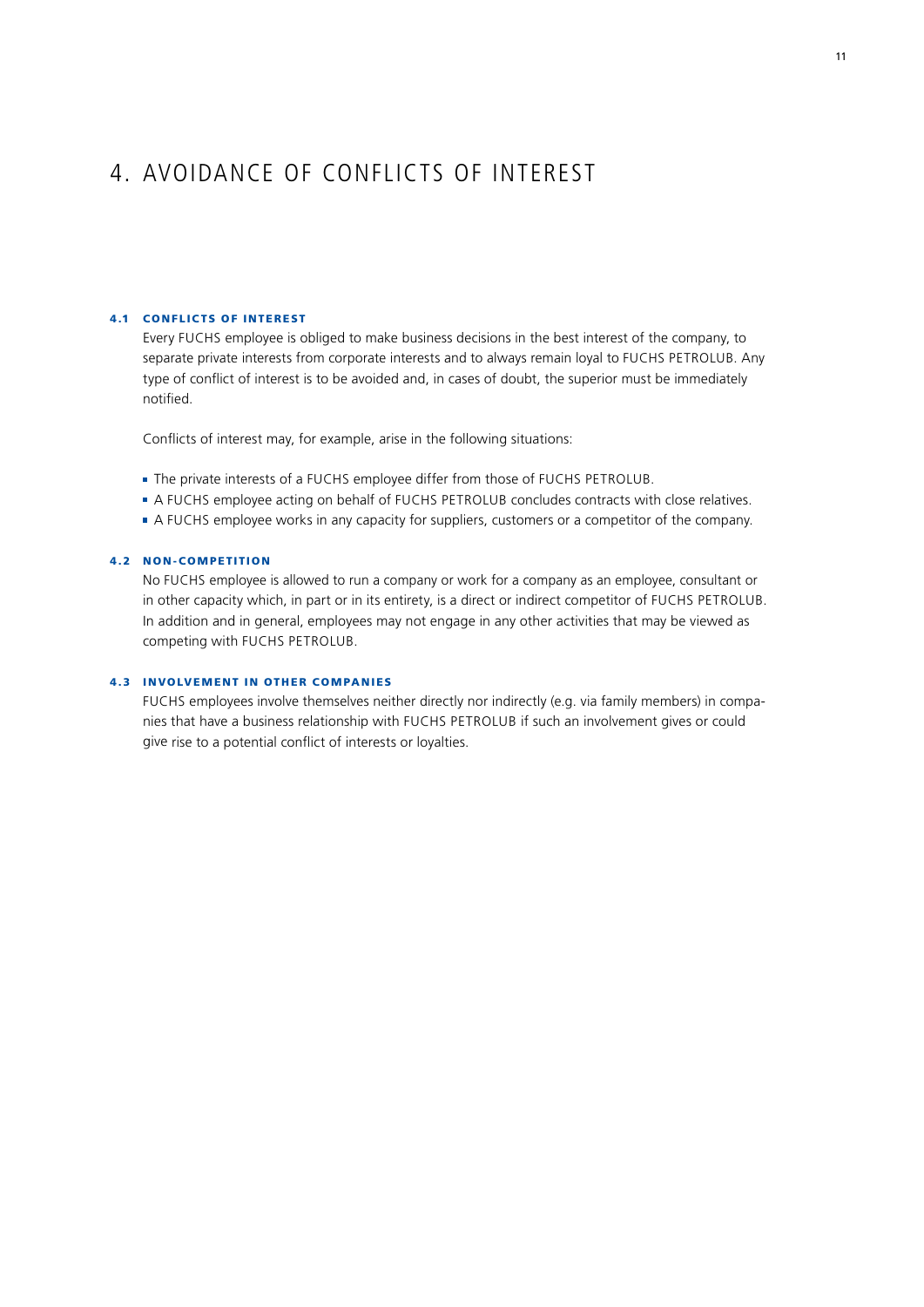## 5. How to responsibly deal with company property

Every FUCHS employee is duty-bound to responsibly handle company property. Company property also includes communication equipment as well as intangible values such as know-how and industrial property rights. Any abuse and waste of company resources damages the operational and financial capacity of the company. Only the efficient use of all resources at all levels can secure the long-term success of the company.

The company property of FUCHS PETROLUB must be protected against loss, damage and theft. This protection also includes the careful handling of the means of work that FUCHS PETROLUB makes available to its employees to enable them to perform their tasks and achieve the corporate goals (e.g. communication equipment, office material, IT, machinery, vehicles).

All FUCHS employees are expected to handle these assets responsibly, avoid unnecessary costs, damage and other disadvantages, and refrain from abusing company property.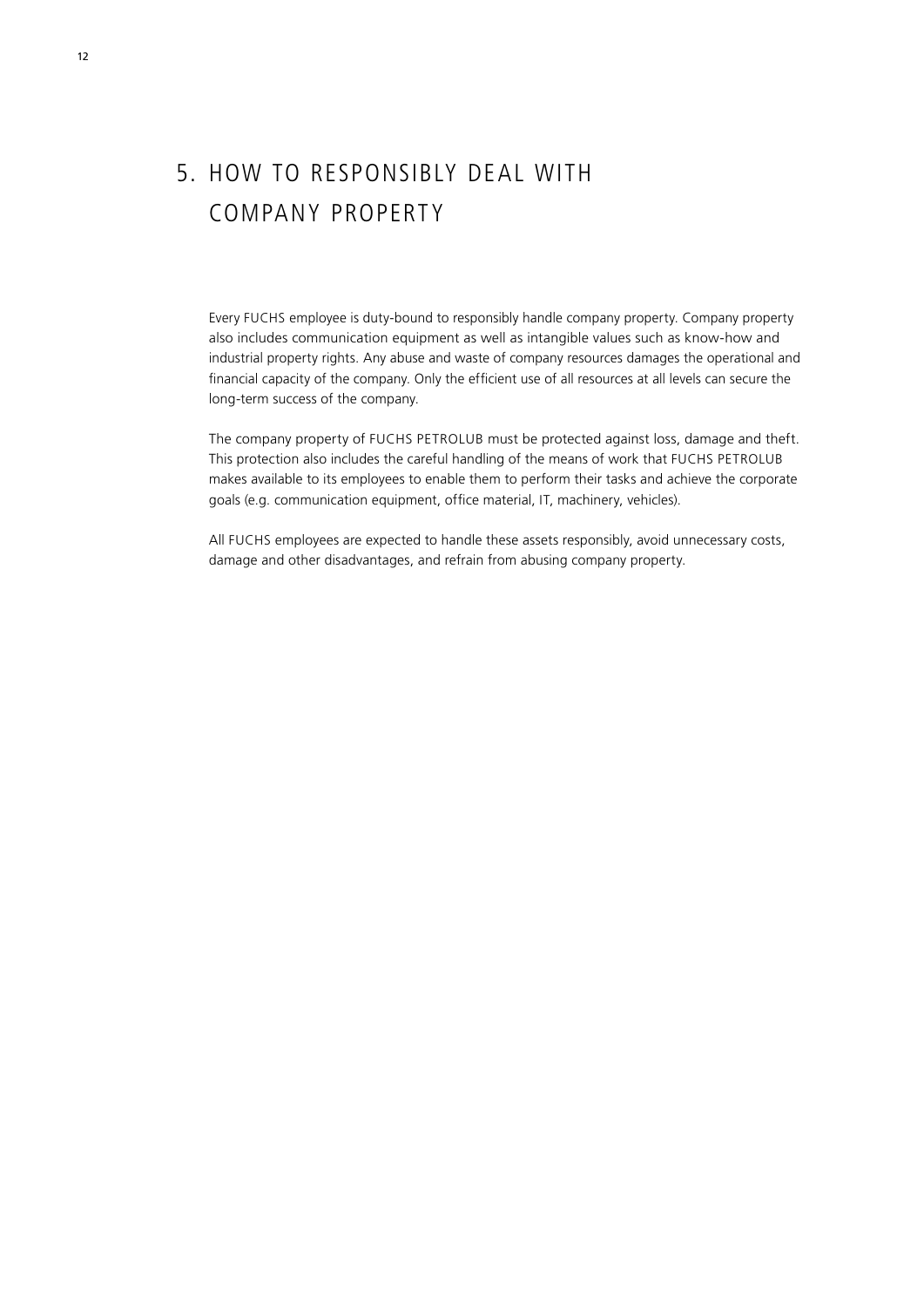### 6. How to responsibly deal with information

#### 6.1 Reporting

Any external presentation of FUCHS PETROLUB – whether it is in writing, verbally and electronically, by way of presentations, business documents, audit certificates, or advertising material and speeches – must be undertaken with the greatest possible care. In addition, it is essential that any reporting is carried out promptly, truthfully, completely and in compliance with the applicable rules and standards. This covers in particular, all written documents that are required for financial reporting and for compliance with disclosure obligations.

Employees must follow the FUCHS PETROLUB corporate communication principles, and may not make any unlawful defamatory or other damaging comments about the company, business partners, competitors or colleagues, that do not comply with these principles.

The media is particularly important for the presentation of the company to the outside world. There are specific departments within FUCHS PETROLUB that are in charge of dealing with the media. Any enquiries made by the media or other persons from outside the company must be passed on to these units or the management of the company.

#### 6.2 Confidentialit y

Every FUCHS employee is obliged to treat confidentially all business and operational secrets that he has become privy to, or that have otherwise been made known to him while working for the company. All documents and information about internal matters of the FUCHS PETROLUB Group, which are not meant to become public knowledge, must be treated with the strictest confidentiality. They must not be passed on or made available to third parties and must be protected from any type of unauthorised use.

Confidential information covers in particular, all of the company's strategic, financial, technical, operational and commercial information, none of which may be disclosed. This includes but is not limited to details regarding the organisation of the company, prices, markets, customers, suppliers, marketing strategies, business and financial plans, figures compiled by the internal reporting unit, formulations and technology, and other like proprietary information.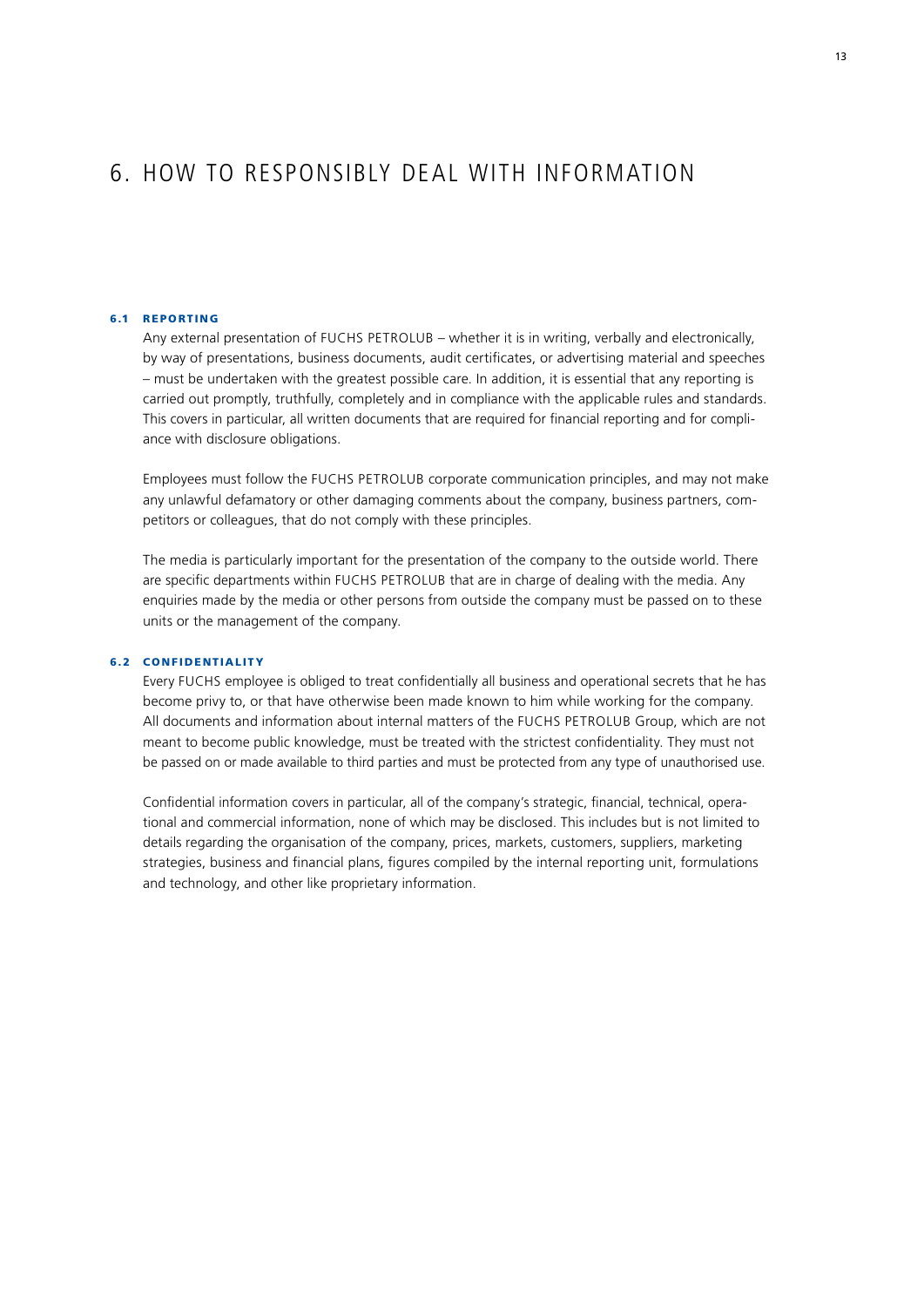#### 6.3 DATA PROTECTION AND SAFETY OF INFORMATION

FUCHS PETROLUB observes the rights of its employees and the rights of third parties concerning their personal data. The company undertakes the necessary measures to ensure that personal data is only collected, processed or used for specific, clear and lawful purposes, and always in compliance with applicable privacy laws.

FUCHS PETROLUB ensures that any use of personal data complies with all applicable legal obligations to inform the individual that the information will be used, that they have the right to correct any errors in the information, and where appropriate, that they may object to or require that the data be deleted.

FUCHS PETROLUB undertakes to ensure that appropriate standards are applied to the secure processing of information in order to guarantee the confidentiality, integrity and verifiability of any information that is worthy of protection, and to prevent unauthorised use.

#### 6.4 Insider rules

FUCHS employees who, due to their work for the company, receive insider information concerning FUCHS PETROLUB or business partners whose shares are quoted on the stock exchange, must not trade with shares of such companies or make investment recommendations based on such insider information.

Insider knowledge is specific information about matters concerning shares that are not known to the public, which, if it were to become public knowledge, could influence the stock exchange or market value of the respective shares to a considerable extent.

In addition, FUCHS employees are not allowed to pass such insider information on or make it accessible to unauthorised persons.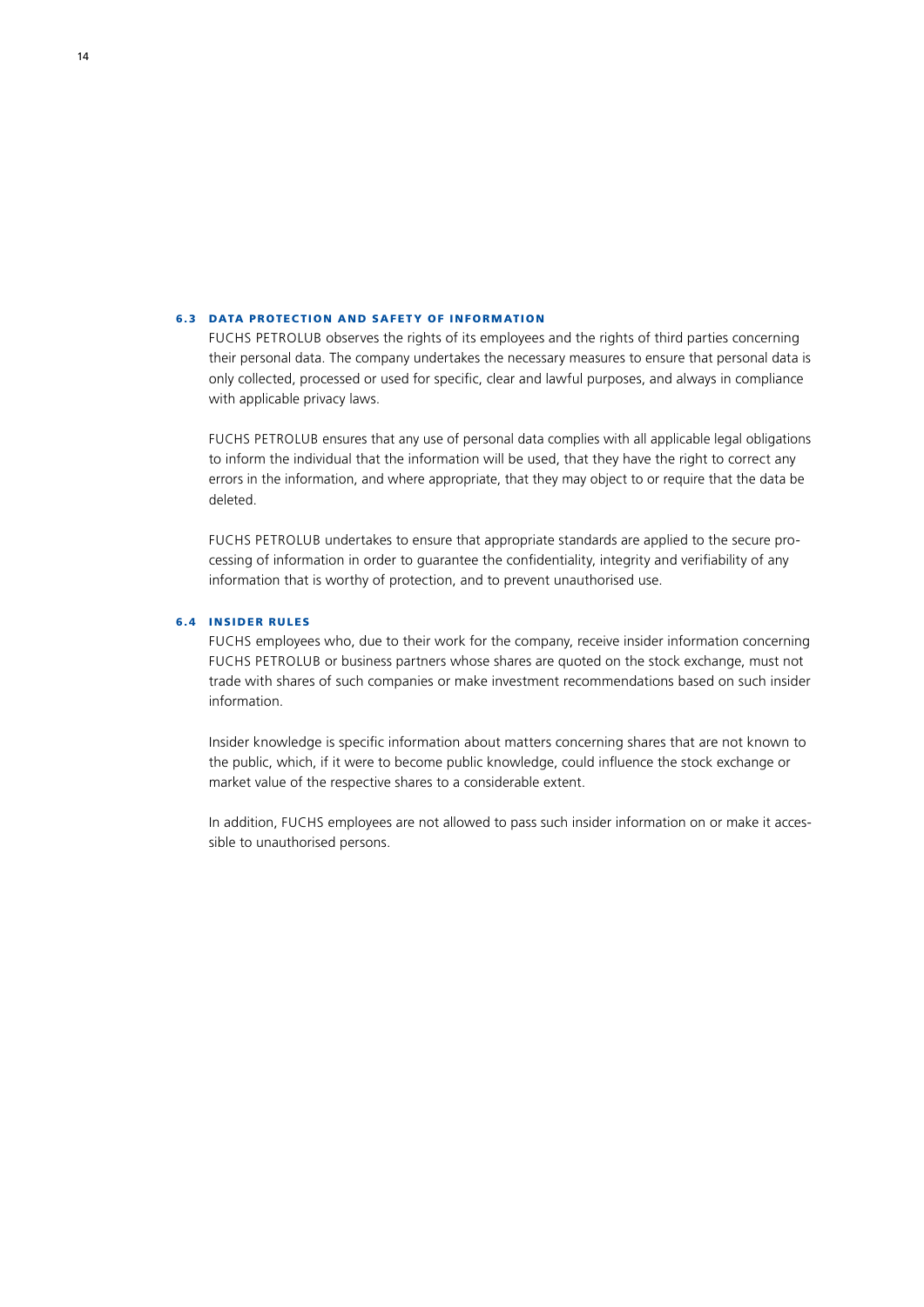### 7. How to deal with the Code of Conduct

The Code of Conduct is binding for all companies within the FUCHS PETROLUB Group and for every FUCHS employee. Every FUCHS employee has the right to insist that the rules set out in the Code of Conduct be applied to him. Management is obliged to inform all employees of the Code of Conduct and monitor compliance with its rules.

Every FUCHS employee is called upon to immediately notify his superior and/or the competent compliance officer whenever receiving information concerning potential or actual breaches of applicable law, this Code of Conduct or the internal guidelines.

The information received will be treated confidentially and with the required care, and all notifications will be processed. In the event the company is presented with a well founded suspicion that a breach has been committed, the appropriate compliance officer will involve the departments involved, and take necessary measures to investigate the matter.

Reporting an actual or potential breach to the company will not adversely affect an individual's employment with the company, unless they knew or could easily have known that the information was incorrect.

The executives of FUCHS PETROLUB actively encourage the implementation of this Code of Conduct in their area of responsibility and must carry out regular controls to ensure compliance. FUCHS employees are called upon to ensure that their own behaviour is in line with this Code of Conduct.

Mannheim, October 2012